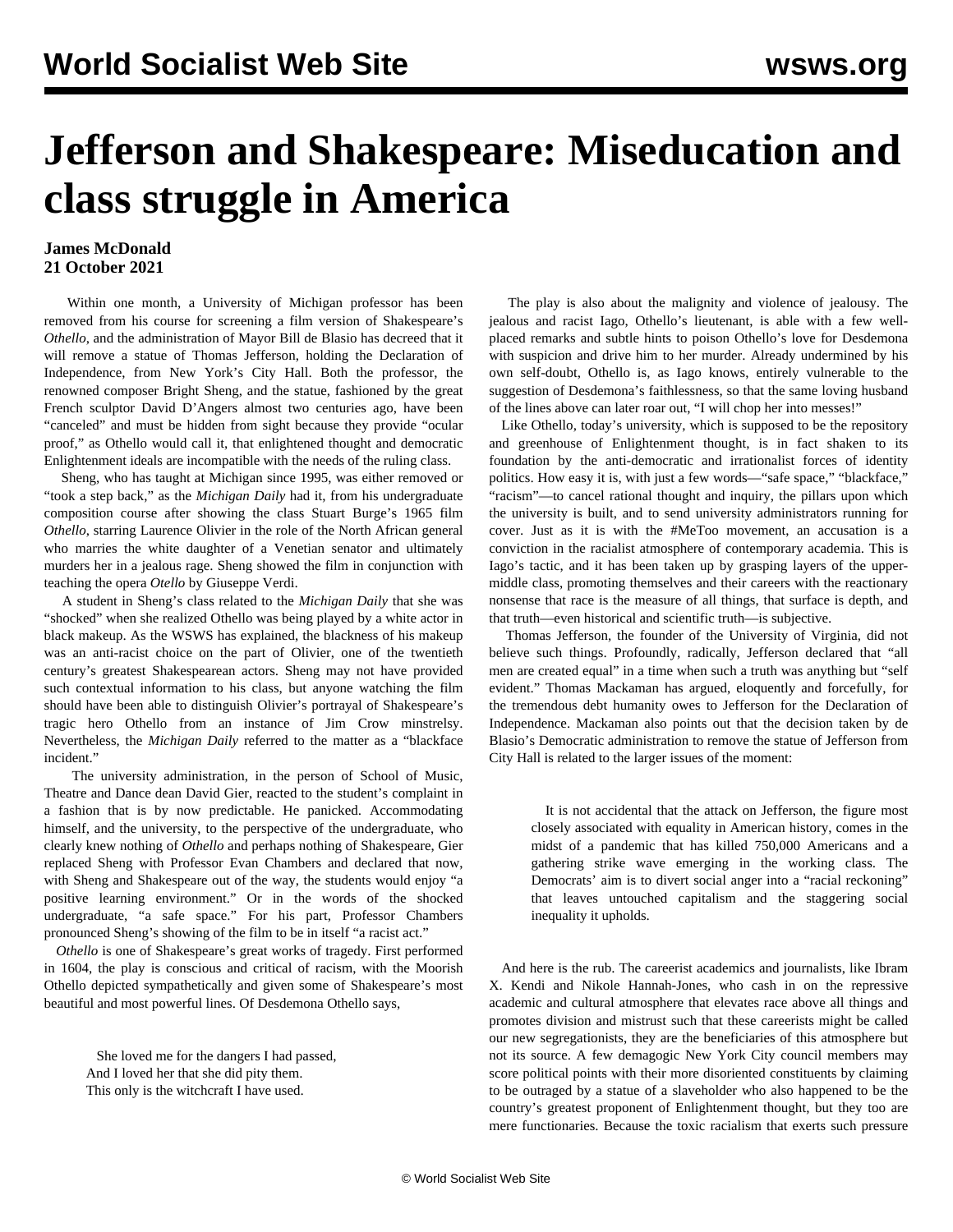on official American culture emanates ultimately from the Democratic Party and, through it, the ruling class.

 The corporate and financial elite see clearly that the working class is reaching its boiling point. Anger at intensified exploitation, in the form of forced overtime and stagnant wages, and outrage at being exposed to the coronavirus in the workplace have spurred a wave of strikes across the country and around the globe. Over 10,000 John Deere workers have been on strike since October 14. In Massachusetts, over 700 nurses at St. Vincent Hospital have been striking for six months, livid over staffing and supply shortages during the pandemic, and in South Buffalo over 2,000 nurses and hospital staff at Mercy Hospital are entering the fourth week of their strike, also in protest over staffing, inadequate equipment and wages.

 Kellogg food production workers, Alabama coal miners and other workers have struck their places of work in the past several months, and a last-minute sellout deal by their union barely averted, for now, a strike by 60,000 film and television workers over wages and hours. Meanwhile in South Africa, 170,000 metalworkers are in their third week on strike. In most of these strikes, the wage increases workers demand are simply those that would keep up with inflation.

 With such working class unrest, the ruling class—the financiers, corporate boards and CEOs—finds itself in a dire situation. Unlike in the years of the Great Depression, the US does not control a surplus of real wealth, the kind generated by labor. Instead, the government is hopelessly in debt and, like most other industrialized nations, keeps its investment banks and major corporations afloat by purchasing their debt to the tune of trillions of fiat dollars. Such conjured cash is for the wealthy, though, and not disbursed to the working class. As a result, there will be no grand spending bills, as this week's defeat of Biden's limited spending proposals made clear.

 That leaves the elite with few options for subduing an awakening working class. For their part, the Republicans are fashioning an American fascism, the open rule of the fist. Through the Democratic Party, the ruling class continues its bait-and-switch strategy of keeping hope alive, as with Biden's spending bill, and makes full use of the "progressive" wing of the party and personages such as Bernie Sanders and Alexandria Ocasio-Cortez. Though these pseudo-left figures are full of sound and fury, they signify nothing.

 Then there are the trade unions. These organizations, bearing no resemblance to the workers organizations of an earlier era, have for the past forty years served as a workplace police force, providing capital with cheap labor and preventing strikes. The act was already wearing thin before the COVID-19 pandemic, but now that organizations like the United Auto Workers and the American Federation of Teachers are bull rushing their members into infected factories and classrooms, workers are coming close to outright revolt.

 The Times' Project is a politically-motivated falsification of history. It presents the origins of the United States entirely through the prism of racial conflict.

 The Democrats have one more deterrent to revolution in their increasingly ineffectual playbook: identity politics. The strategy of divide and conquer is as old as politics itself, and in the US the preferred line of division of the Democratic Party has long been race. As progressive historians of American history like Bernard S. Bailyn and Victoria Bynum have demonstrated, the ruling class in this country has from the beginning sown racial division—often in the form of legislation—to divide and weaken the working class. Along with Bynum's work on the widespread, multiracial Unionist movement in the Confederate South, the powerful instances of multiracial labor action throughout the twentieth century offer a firm rebuke to the Democrats' divisive efforts.

 Ingeniously, in the post-Civil Rights era, when open race-baiting is outré, the Democrats have dipped their arrows in the irrationalist poison of postmodernism. Racism, we are told, particularly white racism against African Americans, is endemic to American society, inherent in "whiteness." *The New York Times* ' 1619 Project elevated this dangerous claim to a scientific principle when Nikole Hannah-Jones declared that racism is "in the DNA" of the nation. Such thinking draws upon the foulest ideology of the nineteenth and twentieth centuries and, as David North said in a critique of the 1619 Project, "loiters in the realm of the Third Reich."

 On Tuesday, the University of Michigan withdrew its request for a Title IX investigation into Professor Sheng's screening of *Othello*, and he was pronounced worthy of returning to the classroom. No explanation, and certainly no public apology to Sheng, attended the announcement of this reversal of course. Such conduct on the part of the administration suggests the effectiveness of the outcry on behalf of Sheng that came from students, scholars and workers around the country, most notably led by the WSWS. It also exposes the utter bankruptcy of an institution, and of academia generally, under the tyranny of identity politics.

 There is nothing progressive or liberating, let alone Marxist, in the tripe propagated by the proponents of identity politics. The subjective judgment leveled at a historical figure like Jefferson—the very notion that history itself is a morality play in which we worship immaculate heroes as if they were Marvel comic book characters (and this does a disservice to the better comic books)—is intellectually backward. It betrays an idealist understanding of history that cannot bear scrutiny and that cannot serve the interests of the revolutionary working class. Decades of cuts to the funding of public education and the promulgation of the self-involved, selfrighteous rhetoric of identity have had a disastrous effect on the historical consciousness of the American public, such that even the brightest and best educated of middle class youth are intellectually crippled by subjectivism and racialism.

 On Wednesday, outside Michigan's School of Music, Theatre and Dance, a group of students who had a passing familiarity with the Sheng case nonetheless spoke summarily on the issue and in the language of racialism in which they have been drilled. Sheng was declared "problematic." Neither his nor Olivier's intentions were to be taken into consideration because, they agreed, it was a case of "intent versus impact." One of the students said on three occasions that "a school with the power and money of the University of Michigan had to demonstrate the highest standards and act quickly." All agreed that a white actor could never portray a black person (though mention of the play *Hamilton,* in which a black performer plays the white founder, did bring out ideas of a general humanness to which we all have access). What, then, is acting? What is art? And what is left of these human achievements once we agree that one "kind" of person can never understand—or attempt to understand—another kind? That we must each stay "in our lane"? That one person is wholly alien from every other, and that each has their own "truth"? One recalls Lear's fool: "So, out went the candle, and we were left darkling."

 Finally, one student spoke of the "harm" suffered by the students in Sheng's class. Such as, no doubt, the "shock" endured by the student who recognized she was watching a white actor. In 2021, one cannot blame the student for being surprised at such a sight. But "shock"? "Harm"? Such histrionic language pops out of the young as if naturally, but it has been carefully inculcated in them. As Rosalind says of Orlando's exaggerated professions of love in *As You Like It* ,

 But these are all lies; men have died from time to time, and worms have eaten them, but not for love.

Olivier's performance may well have made some students